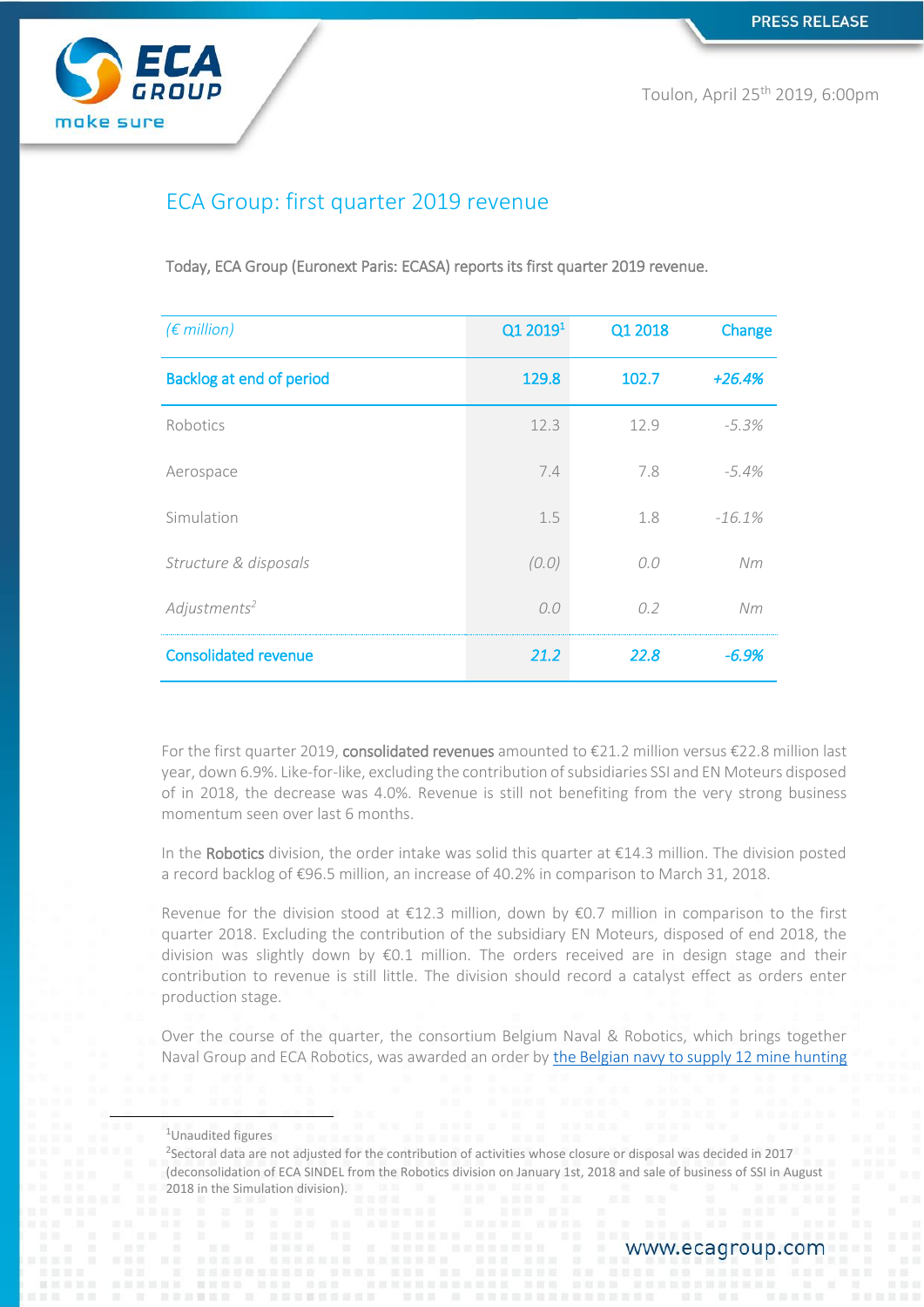

[vessels](https://www.ecagroup.com/en/financial/eca-group-wins-an-emblematic-around-450-million-contract-in-robotics) equipped with a total of one hundred drones. Six vessels are destined for the Belgian navy. Six others will be delivered to the Dutch navy.

ECA Group's share of this contract represents an amount of about €450 million, or four years of revenue. The 10-year program will begin with a design stage of about 3 years before entering the production stage and delivery of drone systems. The contract should generate revenue starting 2019. Final notification of this historic contract for ECA Group is expected in the second quarter after handling any potential appeals.

First quarter 2019 revenue for the Aerospace division is €7.4 million, down by €0.4 million compared to first quarter 2018. Revenue is not reflecting the solid order intake worth €15.4 million this quarter. Backlog stands out at the very high level of €31.2 million, a strong increase of 34.4% in comparison to December 31, 2018. Delivery of the backlog should contribute to a rebound in activity in coming quarters.

Finally, revenue for the **Simulation** division stood at €1.5 million, down by €0.3 million in comparison to first quarter 2018, reflecting finalization of the contract for military driving simulators. The backlog stood at €2.0 million as at March 31, 2019, compared to €2.5 million on December 31, 2018.

### 2019 perspectives

On March 31, 2019, the **backlog** for the Group reached  $£129.8$  million, up 26.4% versus March 31, 2018 and up by 7.9% over December 31, 2018, driven by the growth in order from both Robotics and Aerospace divisions.

In this favorable business environment, the Group's profitability should continue to improve, benefiting from efforts to cut costs and improve operational efficiency, boosted in the medium term by the volume and series effects of mine clearance contracts. Several major navies, including France, India and Britain, will replace their mine hunting fleet in the years ahead. Additionally, ECA Group believes that many countries will be equipped with transportable drone systems that can be used from the coast.

The Group confirms its full-year 2019 revenue growth target in excess of 5%. This objective does not include yet the contract worth around €450 million to supply 12 mine hunters to the Belgian and Dutch navies.

### Next release:

Second quarter 2019 revenue on July 25, 2019 after market close.